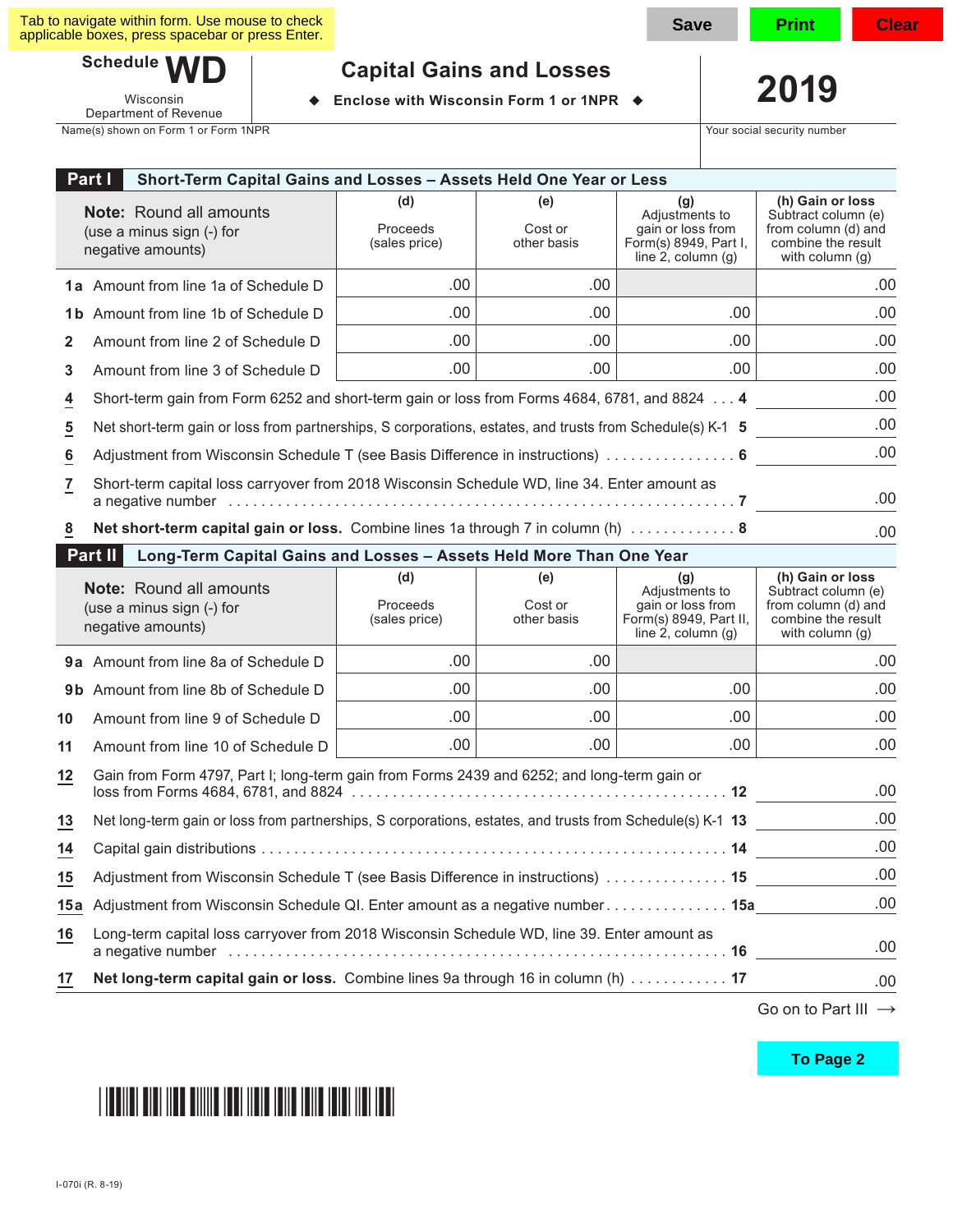| 2019 Schedule WD                                                                                                                                                                                                                                                                                                              |                        | Page 2 of 2 |
|-------------------------------------------------------------------------------------------------------------------------------------------------------------------------------------------------------------------------------------------------------------------------------------------------------------------------------|------------------------|-------------|
| Name                                                                                                                                                                                                                                                                                                                          | Social Security Number |             |
| <b>Part III</b> Summary of Parts I and II (see instructions) - use a minus sign (-) for negative amounts.                                                                                                                                                                                                                     |                        |             |
| 18 Combine lines 8 and 17, and fill in the net gain or loss here (if line 18 is a loss, go to line 28) 18                                                                                                                                                                                                                     |                        | .00         |
| 19 Fill in the smaller of line 17 or 18, or -0- if a loss or no entry on line 17 19                                                                                                                                                                                                                                           | .00                    |             |
|                                                                                                                                                                                                                                                                                                                               | .00.                   |             |
| 21 Fill in the amount of long-term capital gain from the sale of farm assets<br>listed on Form 8949 and taxable to Wisconsin plus gain from the sale of<br>farm assets that is included on line 12 or 13 of Schedule WD. If zero, skip<br>lines 22 through 25 and fill in the amount from line 20 on line 26 $\dots \dots$ 21 | .00.                   |             |
| 22 Gain included in line 17. Do not include any losses in this amount  22                                                                                                                                                                                                                                                     | .00                    |             |
| 23 Divide line 21 by line 22. Carry the decimal to 4 places $\ldots \ldots \ldots \ldots \ldots$ 23 _____ __ __ __                                                                                                                                                                                                            |                        |             |
|                                                                                                                                                                                                                                                                                                                               | .00                    |             |
|                                                                                                                                                                                                                                                                                                                               | .00                    |             |
|                                                                                                                                                                                                                                                                                                                               |                        | .00         |
|                                                                                                                                                                                                                                                                                                                               |                        | .00         |
| <b>28</b> If line 18 shows a loss, fill in the smaller of:<br>(a) The loss on line 18,                                                                                                                                                                                                                                        |                        |             |
| (b) $$500, or$<br>Note: When figuring whether a, b, or c is smaller, treat<br>(c) Wisconsin ordinary income (see instructions). 28<br>all numbers as if they are positive. If filing Form 1,<br>complete Part IV. If filing Form 1NPR, fill in amount<br>from line 27 or 28 on line 7, column B, of Form 1NPR.                |                        | .00         |
| <b>Part IV</b><br>Computation of Wisconsin Adjustment to Income (Do not complete this part if you are filing on Form 1NPR)                                                                                                                                                                                                    |                        |             |

|                                                                                                                                                         | 29 Adjustment (see instructions for Part IV and Schedule I adjustments)                                                                                                                                    |                  |      |  |  |
|---------------------------------------------------------------------------------------------------------------------------------------------------------|------------------------------------------------------------------------------------------------------------------------------------------------------------------------------------------------------------|------------------|------|--|--|
| a                                                                                                                                                       | Fill in gain from line 6 of federal Form 1040 or 1040-SR, or gain<br>from line 2f of Schedule I, if filed (if a loss, fill in -0-) $\ldots \ldots \ldots \ldots$ 29a                                       | .00              |      |  |  |
| $\mathbf b$                                                                                                                                             |                                                                                                                                                                                                            | .00 <sub>1</sub> |      |  |  |
| c                                                                                                                                                       | If line 29b is more than 29a, subtract line 29a from line 29b. Fill in amount on line 3 of Form 1 29c                                                                                                      |                  | .00  |  |  |
| d                                                                                                                                                       | If line 29b is less than 29a, subtract line 29b from line 29a. Fill in amount on line 10 of Form 1 29d                                                                                                     |                  | .00  |  |  |
| е                                                                                                                                                       | Fill in loss from line 6 of federal Form 1040 or 1040-SR, as a positive<br>amount or the loss from line 4c of Schedule I, if filed (if a gain, fill in -0-) 29e                                            | .00.             |      |  |  |
| f                                                                                                                                                       | Fill in loss from Part III, line 28 as a positive amount $\dots\dots\dots\dots$ 29f                                                                                                                        | .00              |      |  |  |
| g                                                                                                                                                       | If line 29f is more than 29e, subtract line 29e from line 29f. Fill in amount on line 10 of Form 1 29g                                                                                                     |                  | .00  |  |  |
| h                                                                                                                                                       | If line 29f is less than 29e, subtract line 29f from line 29e. Fill in amount on line 3 of Form 1 29h                                                                                                      |                  | .00  |  |  |
| <b>Part V</b><br>Computation of Capital Loss Carryovers from 2019 to 2020 (Complete this part if the loss on line 18 is more than the loss on line 28.) |                                                                                                                                                                                                            |                  |      |  |  |
|                                                                                                                                                         | 30 Fill in loss shown on line 8 as a positive amount. If none, fill in -0- and skip lines 31 through 34 30                                                                                                 |                  | .00. |  |  |
|                                                                                                                                                         | 31 Fill in gain shown on line 17. If that line is blank or shows a loss, fill in $-0$ 31                                                                                                                   |                  | .00. |  |  |
|                                                                                                                                                         |                                                                                                                                                                                                            |                  | .00  |  |  |
|                                                                                                                                                         |                                                                                                                                                                                                            |                  | .00  |  |  |
|                                                                                                                                                         | 34 Subtract line 33 from line 32. This is your short-term capital loss carryover from 2019 to 2020 . 34                                                                                                    |                  | .00. |  |  |
|                                                                                                                                                         | 35 Fill in loss from line 17 as a positive amount. If none, fill in -0- and skip lines 36 through 39 35                                                                                                    |                  | .00. |  |  |
|                                                                                                                                                         |                                                                                                                                                                                                            |                  |      |  |  |
|                                                                                                                                                         |                                                                                                                                                                                                            |                  | .00  |  |  |
|                                                                                                                                                         |                                                                                                                                                                                                            |                  | .00  |  |  |
|                                                                                                                                                         | 38 Subtract line 33 from line 28, treating both as positive amounts. (Note: If you skipped<br>lines 31 through 34, fill in amount from line 28 as a positive amount.) $\ldots \ldots \ldots \ldots \ldots$ |                  | .00. |  |  |

To Page 1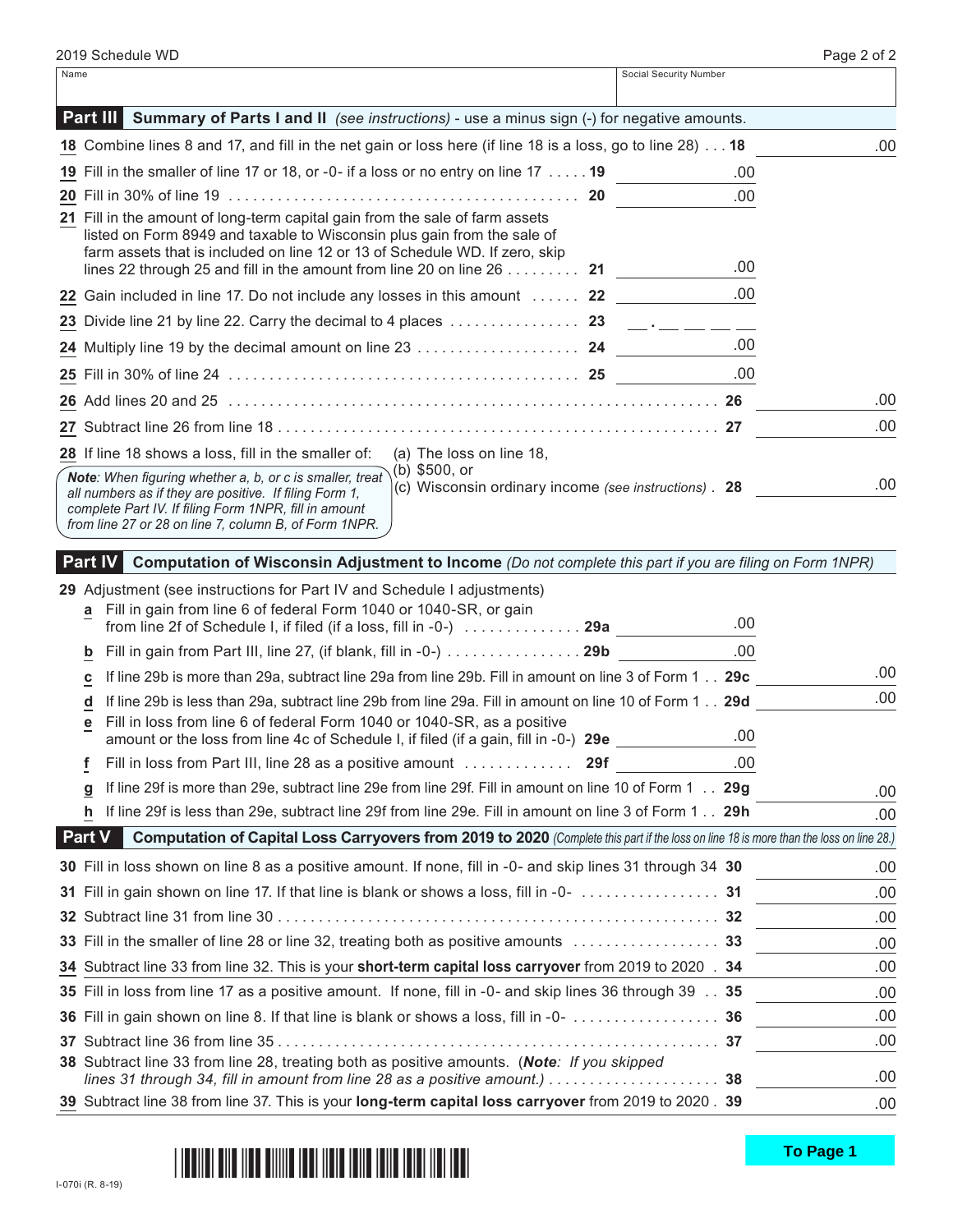# **2019 Wisconsin Schedule WD Instructions**

# **General Instructions**

**Purpose of Schedule:** Schedule WD is used to determine the amount of capital gain or loss which you must include in Wisconsin income. Generally, all amounts reported on your federal Schedule D must be reported on Schedule WD. However, for Wisconsin, you may exclude 30% of the net capital gain from assets held more than one year (60% in the case of farm assets). The amount of net capital loss that can be applied against other income after ofsetting capital gains is limited to \$500. Unused capital losses are

carried over to later years until fully used.<br>
The capital dain or loss If your Wisconsin capital gain or loss consists only of a capital gain distribution from a mutual fund or real estate investment trust, you do not have to complete Schedule WD. See the instructions for line 10 of Form 1 or line 7 of Form 1NPR, for information on claiming an exclusion on a portion of the distribution.

Enclose Schedule WD with your Wisconsin Form 1 or Form 1NPR. Get [Publication 103](https://www.revenue.wi.gov/DOR%20Publications/pb103.pdf), *Reporting Capital Gains and Losses for Wis*consin by Individuals, Estates, and Trusts, from any department office for further information on reporting capital gains and losses. You can download Publication 103 from our website at: [revenue.wi.gov.](https://www.revenue.wi.gov)

## **Specific Instructions**

#### **Part I and Part II, Capital Gains and Losses**

If you are not afected by any of the items listed below under "Items Which Require Adjustment," fll in the amounts from your federal Schedule D which correspond to lines 1a through 5 and lines 9a through 14 of Schedule WD. If you are afected by any of the items listed below under "Items Which Require Adjustment," fll in the amount indicated in these instructions instead of the amount reported on your federal Schedule D.

#### **Items Which Require Adjustment**

The following items require adjustments to the amounts reported on your federal Schedule D:

**Capital Loss Carryovers:** Fill in your capital loss carryover from assets held one year or less from line 34 of your 2018 Schedule WD on line 7 of Schedule WD. Fill in your capital loss carryover from assets held more than one year from line 39 of your 2018 Schedule WD on line 16 of Schedule WD.

- If you and your spouse are fling a joint return for 2019, but fled separate returns for 2018, combine the capital loss carryovers from your separate 2018 Schedules WD.
- If (1) you and your spouse are fling separate returns for 2019 but fled a joint return for the year in which the capital loss was incurred, or (2) you are a widow(er) and your spouse died before the beginning of your 2019 tax year, you can only deduct the portion of the capital loss carryover that belongs to you. For a capital loss carryover incurred during a year before the Wisconsin marital property law applies to you, title to the property must be used to determine what portion of the loss is yours. For a capital loss carryover incurred during a year to which the marital property law applies, the classifcation of the property must be used to determine your portion of the loss.
- You may have to reduce your capital loss carryover to 2019 if you excluded income from discharge of indebtedness from your 2019 taxable income. Contact any Department of Revenue office for further information.

**Nonresidents and Part-Year Residents:** Nonresidents should include only gain or loss from Wisconsin sources on Schedule WD. Part-year residents should include the gain or loss received from all sources while a Wisconsin resident and the gain or loss from Wisconsin sources while a nonresident.

Gain or loss from Wisconsin sources includes gain or loss from the sale of land, buildings, and machinery located in Wisconsin, gain from the sale of stock acquired under an incentive stock option or employee stock purchase plan to the extent attributable to personal services performed in Wisconsin, and your share of gain or loss from an estate or trust, partnership, limited liability company (LLC), or tax-option (S) corporation which has been reported to you on Wisconsin Schedule 2K-1, 3K-1, or 5K-1. It doesn't include losses from nonbusiness bad debts and worthless securities, and gains or losses from sales of stocks (except gain on stock acquired under an incentive stock option or employee stock purchase plan as explained above) while a nonresident.

**Gain From Installment Sales:** Taxable gain from installment sales reported on lines 4 and 11 of federal Schedule D must be reported on lines 4 and 12 of Schedule WD, as appropriate. Gain from an installment sale is reported on line 4 of Schedule WD if, at the time of sale or other disposition, you held the property for one year or less. If, at the time of sale or other disposition, you held the property for more than one year, the gain is reported on line 12 of Schedule WD.

**Gain or Loss From Partnerships, S Corporations, and Fiduciaries:** Fill in on line 5 or 13 the amount of capital gain or loss from partnerships, tax-option (S) corporations, estates, and trusts.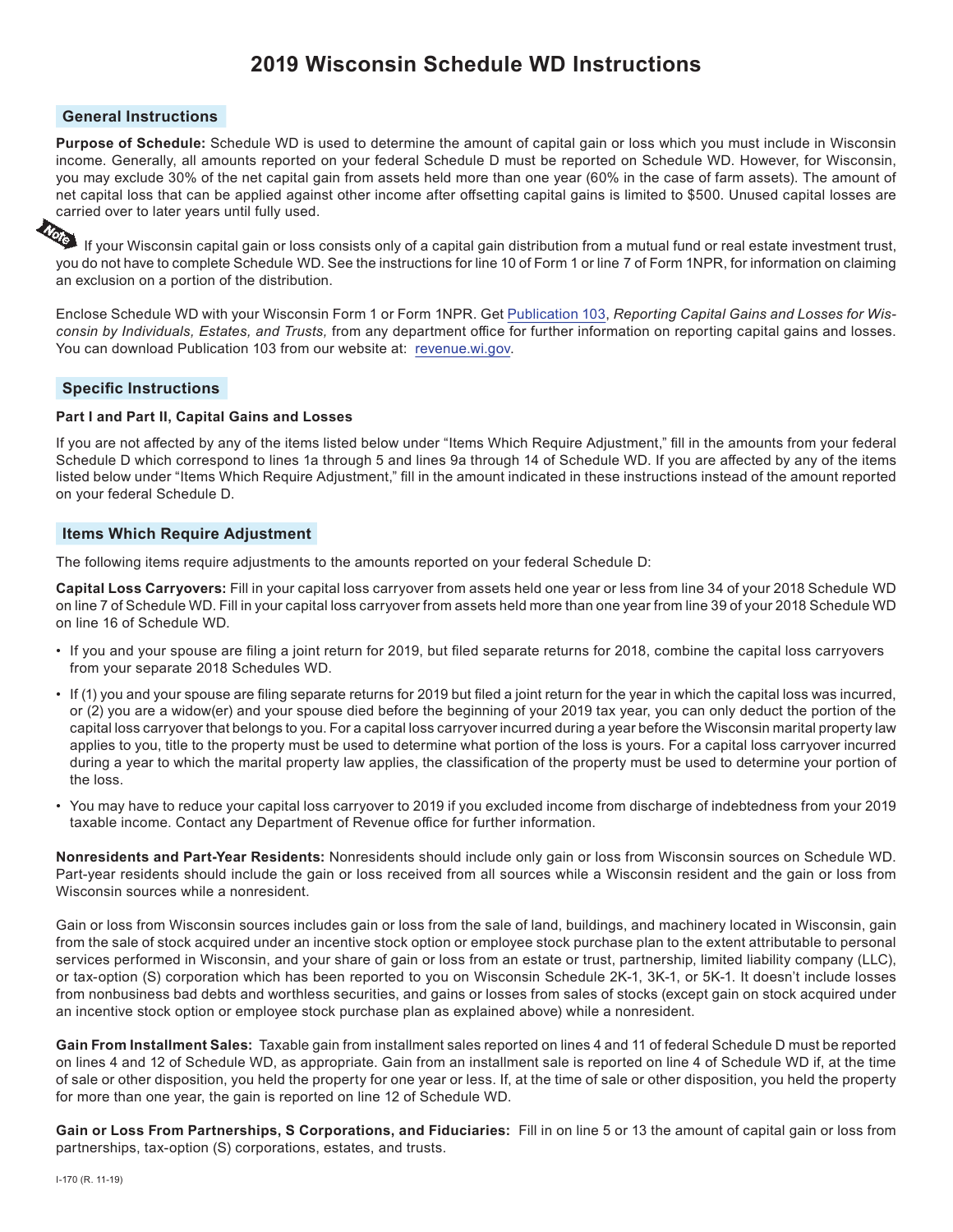- If the partnership, tax-option (S) corporation, estate, or trust has informed you of any adjustment to be made to the capital gain or loss for Wisconsin, be sure to use the gain or loss as adjusted.
- If you are a shareholder in a federal S corporation that elects not to be treated as a Wisconsin tax-option corporation, do not include on Schedule WD any capital gain or loss distributed to you by that federal S corporation. See page 30 of the Form 1 instructions or the instructions for line 11 of Form 1NPR for additions and subtractions you must make to adjust for tax-option (S) corporation income.



• If you are a shareholder of a tax-option (S) corporation, partner of a partnership, or member of a limited liability company treated as a partnership or tax-option (S) corporation that elects to be taxed at the entity level, do not include the amount of gain or loss reported on Schedule 5K-1 or 3K-1 on Schedule WD. In addition, do not report these amounts as an addition or subtraction modifcation on Form 1, line 4 or 11, or adjust for them in the Wisconsin column for line 11 of Form 1NPR. These amounts will be adjusted in Part IV of Schedule WD, as an addition or subtraction modifcation on line 3 or 10 of Form 1, or line 7, column B, of Form 1NPR.

**Basis Diference:** Gain or loss from the sale or disposition of assets may be diferent for Wisconsin and federal purposes due to a diference in the federal and Wisconsin basis of your property.

- If you have a diference in the federal and Wisconsin basis of property and that property is your principal residence, compute your gain on the sale of your residence using the Wisconsin basis instead of the federal basis. Fill in any taxable gain on lines 1-3 or 9-11 of Schedule WD, as appropriate.
- If you have a diference in the Wisconsin and federal basis of property (other than your principal residence) and that property is a capital asset (sale or other disposition is reported on federal Schedule D), fll in the federal gain or loss in Part I or Part II of Schedule WD, as appropriate. You must also complete Part I of Wisconsin Schedule T to compute the amount to fll in on line 6 or 15 of Schedule WD.
- If you have a diference in the Wisconsin and federal basis of property acquired on or after the frst day of your tax year beginning in 2014 and the sale or other disposition of such property is reported on federal Form 4797, see the instructions for Part II of Wisconsin Schedule T and recompute a Form 4797 as instructed. If you flled in a gain on line 7 or 9 of your "Wisconsin" Form 4797, you must use the amount from the "Wisconsin" Form 4797 to complete line 12 of Schedule WD. If the diference in basis is due to the Wisconsin defnition of the Internal Revenue Code or if you have used a diferent federal election for federal and Wisconsin tax purposes, use Schedule I to adjust for the diference in basis instead of Schedule T.

**Note** If you sold or otherwise disposed of property acquired before the frst day of your tax year beginning in 2014 that was being depreciated or amortized for Wisconsin and federal tax purposes, your basis in the property as of the frst day of your taxable year beginning in 2014 is the same for Wisconsin and federal tax purposes. No adjustment may be made on Schedule WD for the diference in basis of such property.

**Investments in a Qualifed Wisconsin Business (QWB):** If you qualify to defer the long-term gain on the sale of an asset because the gain was reinvested in a QWB, do not include the reinvested gain on Schedule WD. Enclose Schedule CG with your Form 1 or 1NPR. If you sold an investment in a QWB, complete Schedules QI and T (if gain previously deferred) to determine adjustments to Schedule WD. Enclose these schedules with your Form 1 or 1NPR.

**Marital Property:** Do not include on Schedule WD any gain or loss on the exchange of marital property by a surviving spouse and distributee under s. 766.31(3)(b)3. of the Wisconsin Statutes.

## **Part III – Summary of Parts I and II**

**Line 18 -** Complete line 18. If line 18 is a loss, skip lines 19 – 27 and complete line 28. If line 18 is a gain, complete lines 19 – 27 and skip line 28.

**Lines 21-25 -** Complete lines 21-25 only if you have long-term gain from the sale of farm assets.

Sixty percent of net long-term gain from the sale or other disposition of farm assets may be excluded. "Farm assets" means livestock, farm equipment, farm real property, and farm depreciable property. The exclusion applies to capital gain as computed under the Internal Revenue Code, not including amounts treated as ordinary income for federal purposes because of recapture of depreciation or any other reason. "Farming" means the cultivation of land or the raising or harvesting of any agricultural or horticultural commodity including the raising, shearing, feeding, caring for, training, and management of animals. Trees (other than trees bearing fruit or nuts) shall not be treated as an agricultural or horticultural commodity. The 60 percent exclusion applies only to assets used in farming. The sale of woodland that cannot be used in farming would not qualify for the 60 percent exclusion.

**Line 28 -** When completing line 28, to fgure whether 28(a), (b), or (c) is smaller, treat all numbers as if they were positive. To determine Wisconsin ordinary income, fgure the amount from Form 1, line 13 (line 31 of Form 1NPR) without regard to capital gains and losses. If this amount is a loss, fll in -0- on line 28.

*Form 1 Filers* – Go on to Part IV. **Exception:** If the gain on line 27 or the loss on line 28 is the same as the amount on line 6 of your federal Form 1040 or 1040-SR (or line 2d, 2f, 4c, or 4e of Schedule I), you do not have to complete Part IV. Complete Part V if you